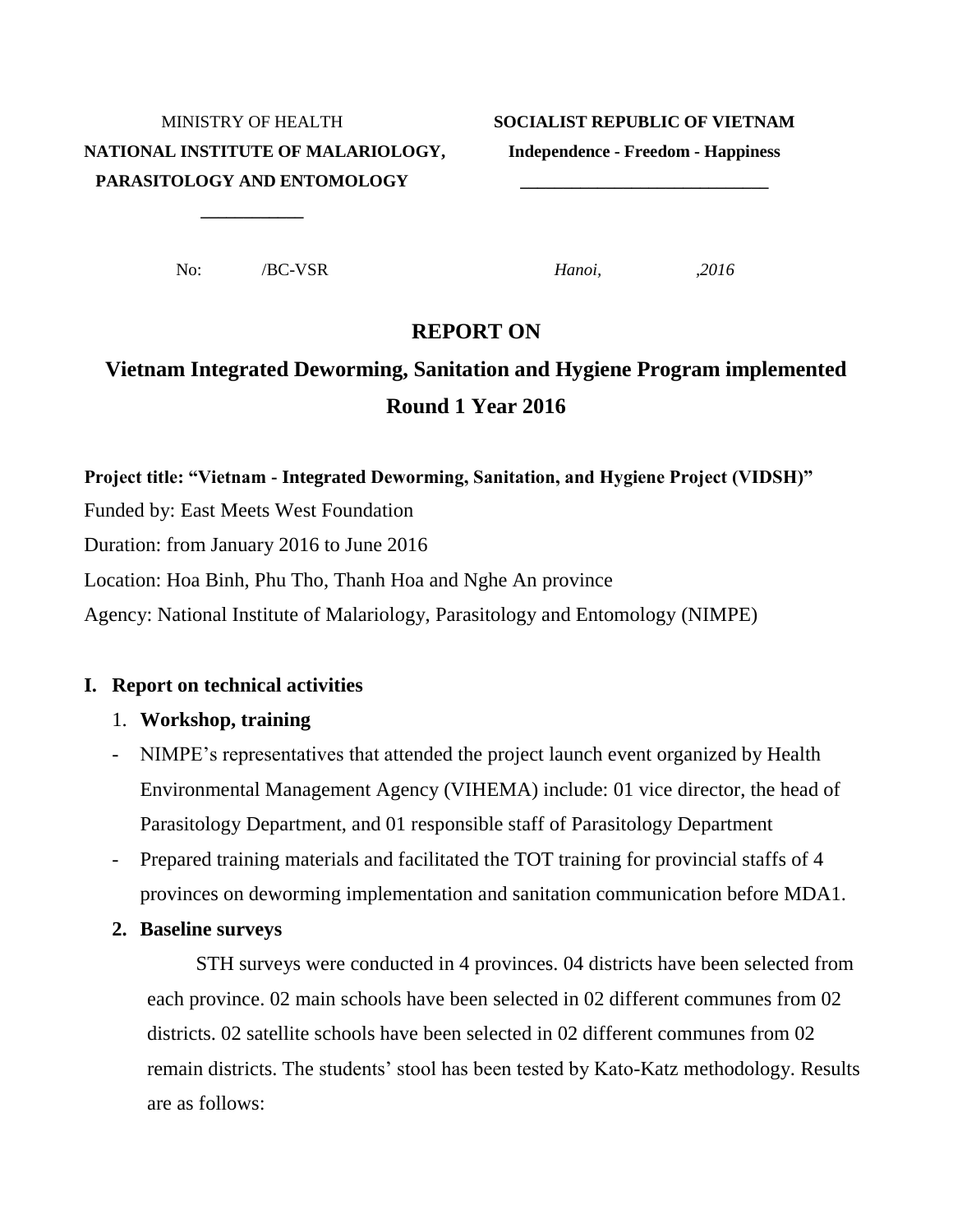| <b>Province</b> | No. of tests | No. of $(+)$ results | Percentage $(\% )$ |  |
|-----------------|--------------|----------------------|--------------------|--|
| Thanh Hoa       | 208          | 37                   | 17.79              |  |
| Hoa Binh        | 203          | 13                   | 6.40               |  |
| Phu Tho         | 210          | 50                   | 23.90              |  |
| Nghe An         | 211<br>21    |                      | 9.95               |  |
| <b>Total</b>    | 832          | 121                  | 14.54              |  |

**Table 2:** STH prevalence of primary children at 4 provinces

There were 832 students from 16 primary schools of 04 provinces were tested, of which 121 cases of worm infections accounted for 14.54%. The highest percentage was in Phu Tho province (23.9%), followed by Thanh Hoa (17.79%) and Nghe An (9.95%).

#### **3. Mass drug administering at school**

#### **3.1. Distribution of deworming drugs and IEC materials:**

NIMPE cooperated with EMW to guide the provinces to collect and distribute IEC materials, banners and training materials to lower levels. The implementation of mass drug administering at school has been conducted based on the plan of 04 provinces.

| No.          | Unit                   | <b>Province</b> | No. of<br>estimated<br>students | No. of drugs<br>released |
|--------------|------------------------|-----------------|---------------------------------|--------------------------|
|              | Provincial IMPE        | Hoa Binh        | 69,000                          | 67,600                   |
| 2            | Provincial PMC         | Phu Tho         | 113,000                         | 116,600                  |
| 3            | Provincial IMPE        | Thanh Hoa       | 262,000                         | 273,100                  |
| 4            | <b>Provincial IMPE</b> | Nghe An         | 249,000                         | 256,800                  |
| <b>Total</b> |                        | 693,000         | 714,100                         |                          |

**Table 1**: Mass drug administering for students in 04 provinces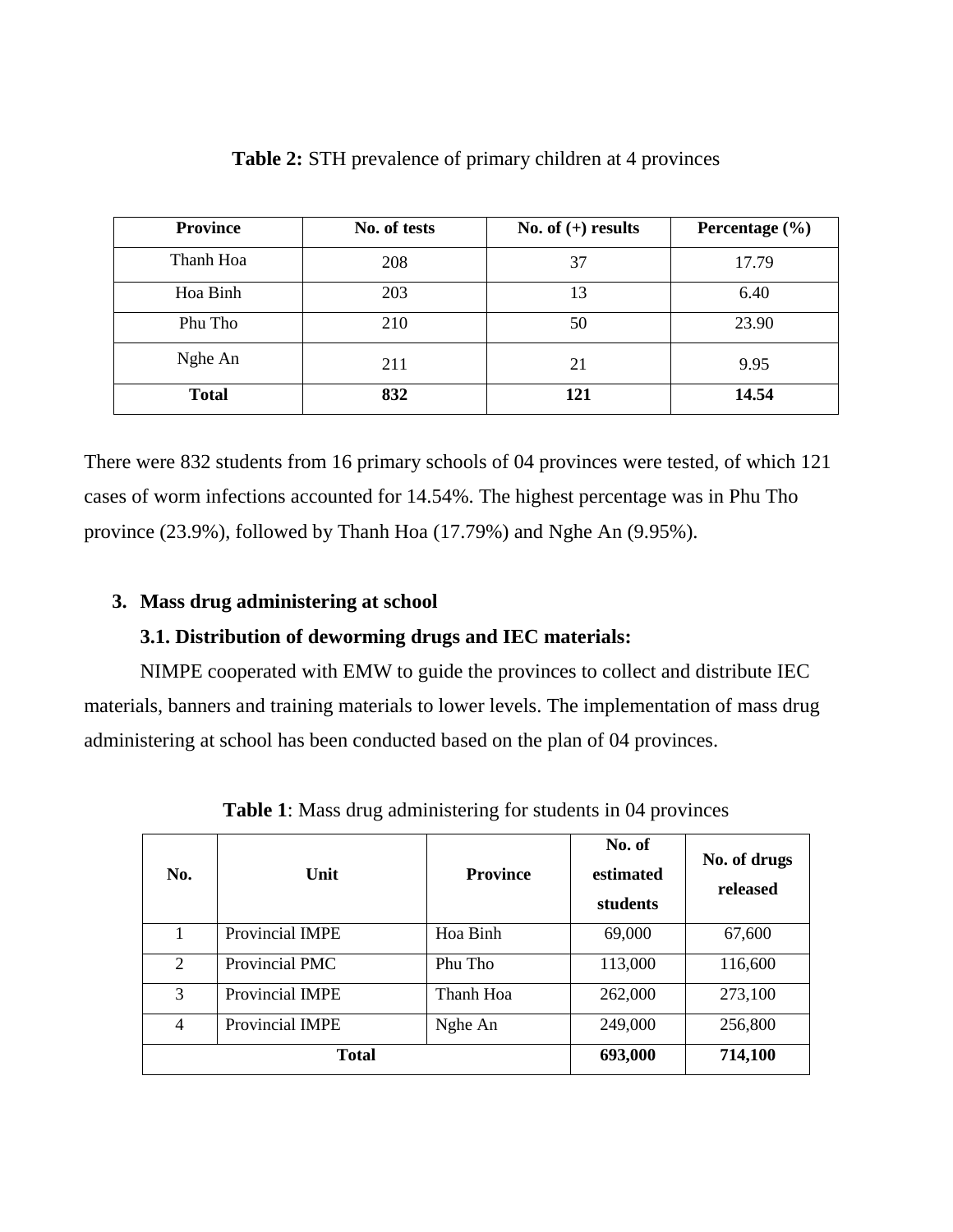### **3.2 Results of MDA implementation**

| No.              | <b>General information</b>                                         | <b>Thanh Hoa</b> | Hoa<br><b>Binh</b> | <b>Phu Tho</b>   | <b>Nghe An</b> |
|------------------|--------------------------------------------------------------------|------------------|--------------------|------------------|----------------|
| 1.               | Population                                                         | 3,826,697        | 867,978            | 1,428,493        | 3,204,634      |
| 2.               | Number of primary school (main school)                             | 727              | 234                | 305              | 562            |
| 3.               | Number of primary school (satellite school)                        | 434              | 291                | 105              | 440            |
| $\overline{4}$ . | No. of students at main schools                                    | 242,672          | 60,176             | 108,575          | 219,981        |
| 5.               | No. of students at satellite schools                               | 23,675           | 9,135              | 6,040            | 31,875         |
| 6.               | Total of 6-11 years old students                                   | 266,347          | 69,311             | 114,615          | 251,856        |
| 7.               | No. of students contraindicated                                    | 4,409            | 480                | 2,438            | 3,495          |
|                  | Percentage (%)                                                     | 1.7              | 0.7                | 2.1              | 1.4            |
| 8.               | Number of students dewormed on deworming<br>day                    | 257,027          | 66,550             | 105,309          | 241,019        |
| 9.               | Number of students dewormed on mop-up day                          | 4,911            | 2,281              | 5,704            | 7,320          |
| 10.              | Number of non-enrolled 6-11 year old children<br>dewormed this MDA | 1,198            | $\overline{0}$     | 252              | 1,591          |
| 11.              | Total number of students dewormed this MDA                         | 261,938          | 68,831             | 111,013          | 248,339        |
|                  | Percentage (%)                                                     | 98.3             | 99.3               | 96.9             | 98.6           |
| 12.              | Number of male students dewormed this MDA                          | 134,711          | 35,643             | 57,194           | 127,317        |
| 13.              | Number of female students dewormed this MDA                        | 127,227          | 33,188             | 53,819           | 121,022        |
| 14.              | Number of students got serious adverse events                      | $\boldsymbol{0}$ | $\overline{0}$     | $\overline{0}$   | 3              |
|                  | Percentage (%)                                                     | $\boldsymbol{0}$ | $\boldsymbol{0}$   | $\boldsymbol{0}$ | 0.001          |
| 15.              | Number of tablets remained from previous MDA                       | 7,087            | 1,655              | $\overline{0}$   | 2,500          |
| 16.              | Number of tablets received for this MDA                            | 273,100          | 67,600             | 116,600          | 256,800        |
| 17.              | Number of tablets used for this MDA                                | 267,075          | 69,020             | 111,908          | 253,505        |
| 18.              | Number of tablets remained after this MDA                          | 13,112           | 235                | 4,692            | 5,795          |
| 19.              | Estimated number of tablets for next MDA                           | 280,000          | 69,100             | 115,931          | 253,000        |
| 20.              | Number of times of loudspeaker announcements                       | 2,600            | 470                | 1,535            | 1,522          |
| 21.              | Number of banners                                                  | 1,163            | 537                | 410              | 697            |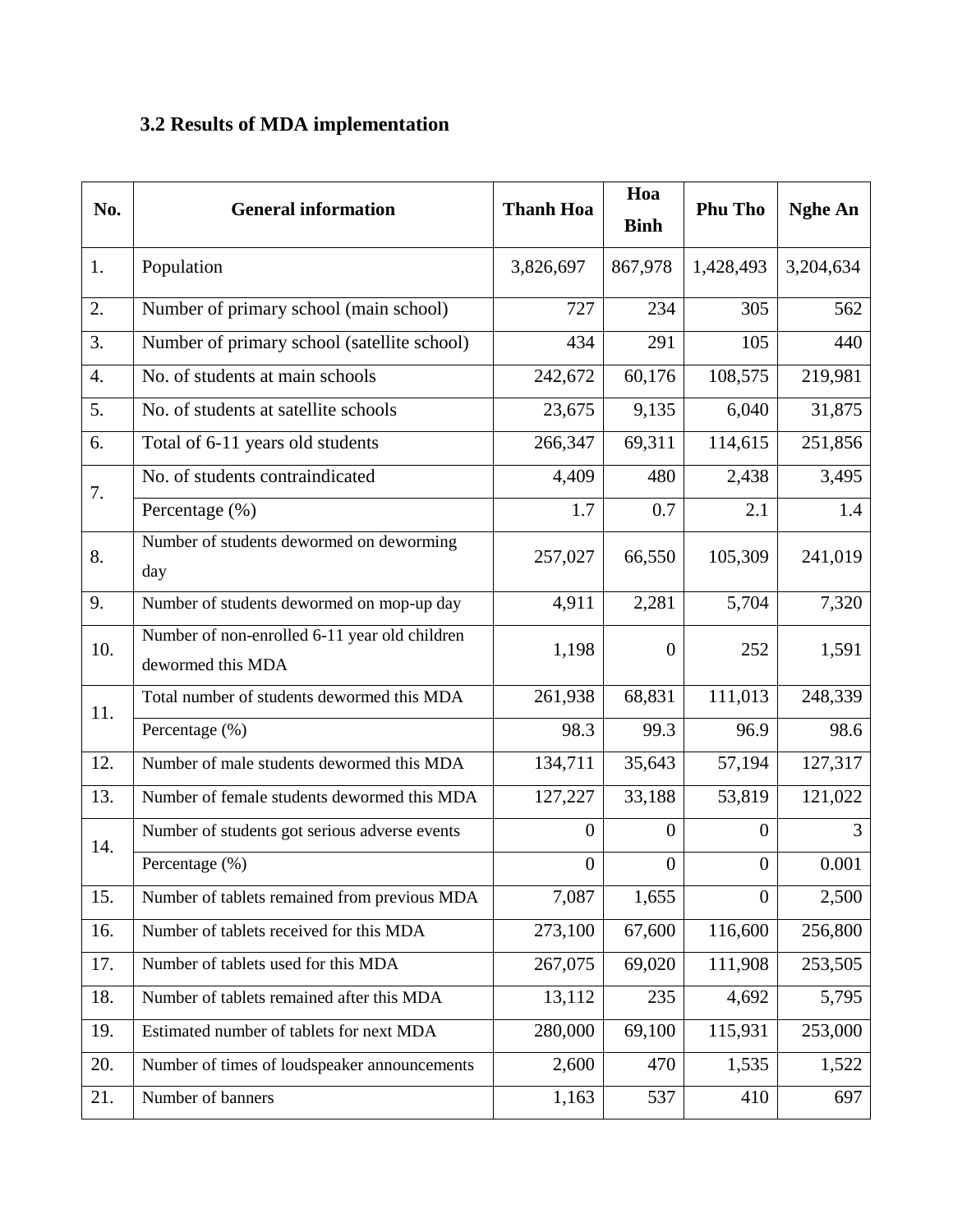The dewormed result was quite high, over 96%. The number of students got serious adverse events was low, only 3 cases in Nghe An.

#### **3.3. Monitoring**

NIMPE conducted monitoring trips to primary schools in 4 provinces: Hoa Binh, Phu Tho, Thanh Hoa anh Nghe An in order to monitor deworming activities. After the trips, there were some comments as belows:

- This project was fully supported by local authorities, from provincial to communal;
- All 4 provinces organized training sessions at all levels as planned;
- There was a good cooperation between DOET and DOH at all levels;
- The banners were present at all school;
- Permission forms to students' parents had been sent before deworming day and received positive feedbacks;
- The deworming process was smooth due to well preparation and training;
- Dealing with adverse events was well prepared: assigning monitoring and emergency duty all day at the health clinics;
- The dewormed result was quite high, over 95%;
- Non-enrolled students had been dewormed at the health clinic;
- No adverse events were found during monitoring trips.

#### **4. Feedbacks and recommendations**

#### **4.1. Timeline**

Time for implementation was too rush

#### **4.2. Technical aspect**

Assigning Preventive Medical Centers (PMC) to be the focal point have caused overlap as well as inconvenience in term of direction and guidance, which were reported by Hoa Binh, Thanh Hoa and Nghe An;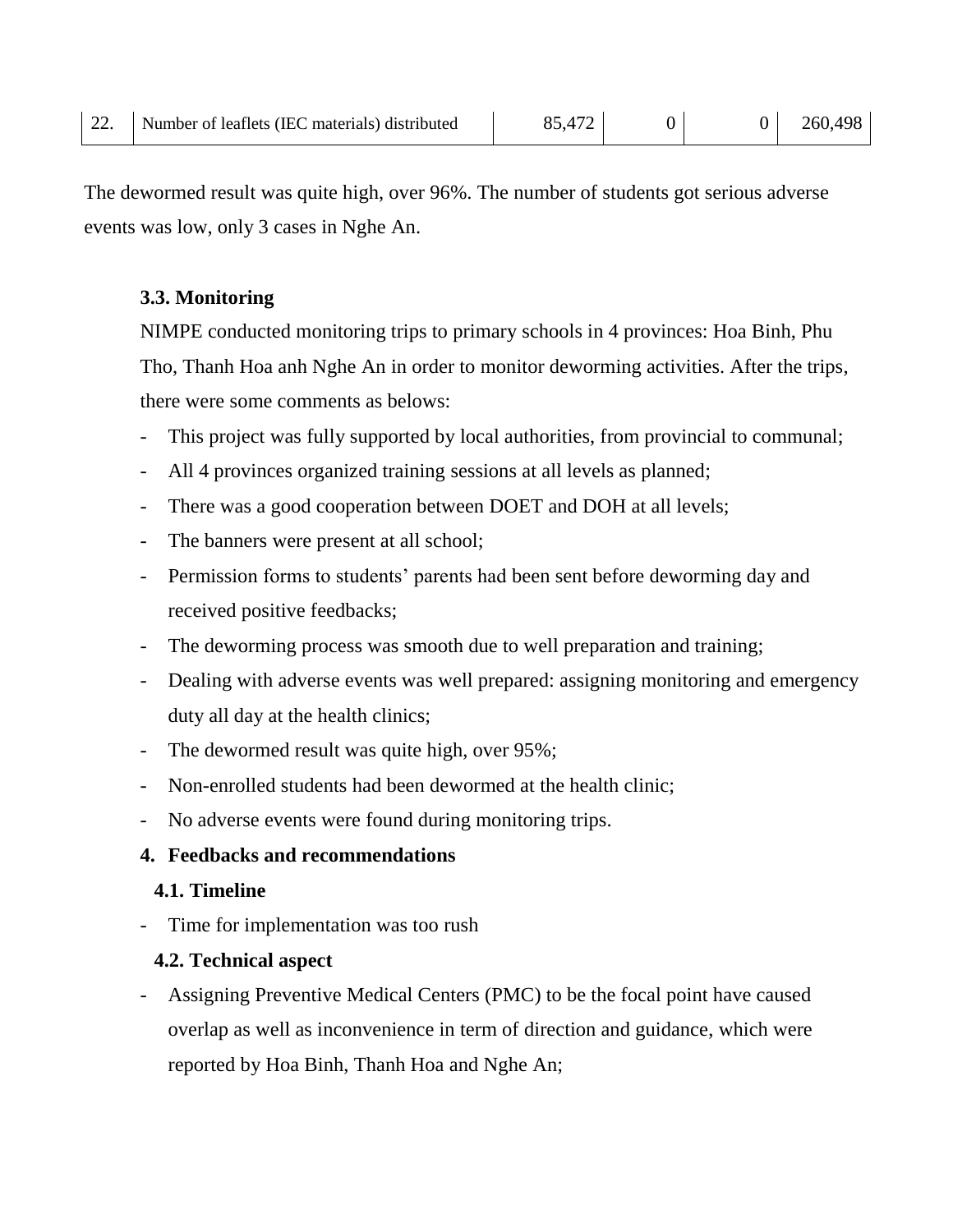- Feedbacks from Nghe An: The independent monitors did not work in the right process. They came to the communes themselves and requested communal and provincial staffs to come. They were not follow the right process that might affected works accordingly.

#### **4.3. Materials**

- Distributing training materials and banners were not at the same place that caused many difficulties in transportation; The money is not enough to rent a van.
- The IEC materials were packed and divided unreasonably;
- Shortage of permission forms

#### **4.4. Budget**

- Budget allocations between NIMPE and PMC were unreasonable;
- The budget for transporting drugs, materials, banners were too little to rent a van from Hanoi to provinces while EMW requested to transport to districts/communes.
- There is no allowance for health workers to distribute drugs to children, so that all provinces asked for this.

#### **II. Disbursement**

- The disbursement of each province will be reported directly to NIMPE and EMW.
- Over 95% of assigned activities has been disbursed, including: worm infection survey and monitoring deworming at 04 provinces. Only the attendance of Project Management is waiting for disbursement.

#### **III. Recommendation from provinces and NIMPE:**

- There should be a meeting to share and learn experiences from the MDA1 for improvement.
- The next implementation plan should be defined earlier.
- All activities at centers level should be defined clearly in details to avoid overlap.
- The budget for PMC and provincial NIMPE should be defined clearly and informed in advance for implementation and monitoring.